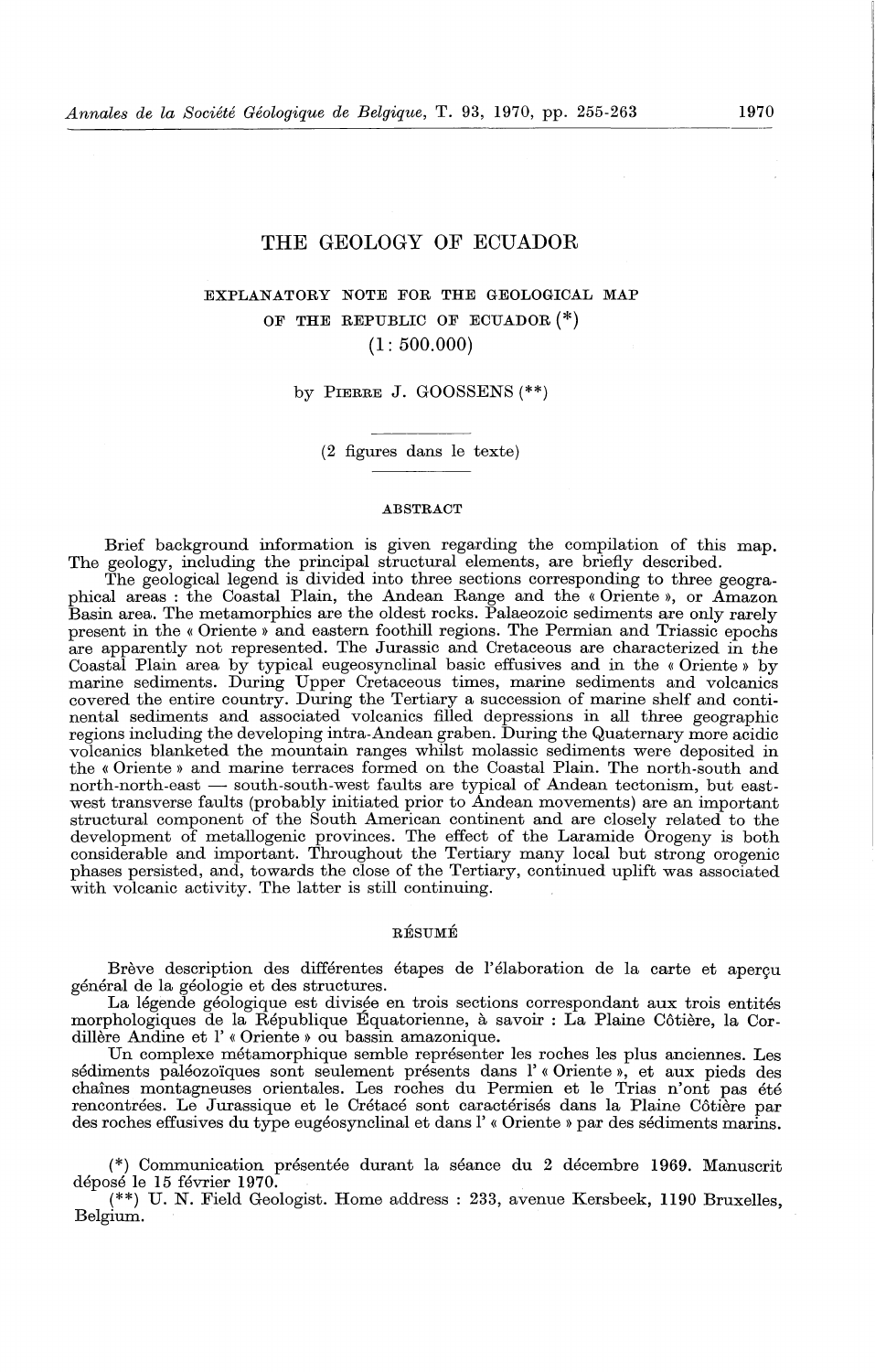Durant le Cretace Superieur, des sediments marins et des roches volcaniques recouvrent tout le territoire. Au Tertiaire, une succession de sediments marins, continentaux et neritiques associes a des roches volcaniques remplit les depressions developpees sur tout le territoire, y compris le graben intra-andin. Au Quaternaire, des roches volcaniques en général plus acides que les antérieures, recouvrent les régions montagneuses tandis que des sediments du type molassique se deposent dans l' « Oriente » et des terrasses marines se developpent sur la Plaine C6tiere.

Des failles d'orientation Nord-Sud et Nord-Nord-Est sont caractéristiques de la tectonique andine; des failles d'orientation Est-Ouest, probablement déjà développées avant les mouvements andins, sont d'une importance structurelle pour le continent sud-américain, et semblent avoir développé des métallotectes intéressants. Les effets de l'orogenese « Laramide » sont considerables. Durant le Tertiaire, de nombreuses phases orogeniques, locales mais importantes, modifient la structure et la fin du Tertiaire est marquée par un soulevement général associé à une forte activité volcanique dont les effets se continuent encore de nos jours.

#### RESUMEN

Las diferentes etapas de la construcion del mapa son rapidemente describidas. Ademas, damos una revista general de la geologia y de la estructura del teritorio ecuatoriano. La leyenda geologica esta divida en tres partes corespondente a tres zonas morfologicas : la Costa, la Cordillera andina y l'Oriente o cuenca amazonica.

Un complejo metamorfico parece representar la rocas las mas antiguas. Los sedimentos paleozoicos afloran solamente en el Oriente y a los pies de las cordilleras orientales. La rocas del Permico y del Triasico no fueron observadas. El Jurasico y el Cretacico estan caracterizados en la Costa por las rocas efusivas del tipo eugeosinclinal y en el Oriente por sedimentos rnarinos. Durante el Cretacico Superior, sedimentos marinos y rocas volcanicas recubren el teritorio. Durante el Tertiario, una succession de sedimentos marinos, continentales y neriticos asociados a rocas volcanicas llenan las depresiones asi como el graben intra-andino. Durante et Quaternario, rocas volcanicas, generalmente mas acidas, recubren las zonas rnontaiiosas mientras tanto los sedimentos del tipo molasico se depositan en el Oriente y teracas marinas se desarollan en la Costa.

Fallas de orientación Norte-Sur y Norte-Norte-Este estan tipicas de la tectonica andina. Fallas Este-Oeste, probablernente ya desarolladas anterioramente a los movy mientos andinos estan structuralmente importante para el continente Sur-americano iparecen responsable de interesantes « metalotectes ». Los efectos de la orogenesis « Laramide » estan fuertes. Durante el Tertiario numerosas fases orogenicas, locales pero importantes, modifican la estructura y la fin del Tertiario esta caracterizada por un sobre levatamiento general asociado a una fuerte actividad volcanica cuales efectos perduran hasta ahora.

## INTRODUCTION (\*)

This new geological map (Goossens and Pico, 1969) was originally compiled to obtain geological background information for the Mineralogic and Metallogenic Map of the Republic of Ecuador, 1: I.OOO.OOO (Goossens, 1969). Due to the lack of any map on this scale, the Ecuadorian Service of Geology and Mining has decided to publish this map as six separate sheets both in colour and black and white. Wording on the map is both in Spanish and English. Much of the material used for compilation was obtained from the archives of the Ecuadorian service of Geology and Mining  $(*^*)$ .

Only two geological maps of the Republic of Ecuador have been previously published. The first, at a scale of 1: I.OOO.OOO, is annexed to the book « Geologia y Geografia del Ecuador» by Theodor Wolf (1892). The second, at a scale of

(\*) This publication was authorized by P. Fozzard, Project Manager, Survey of Metallic and non Metallic Minerals, UNDP, Quito, and by Ing. C. Mosquera, director del Servicio Nacional de Geologia y Minerai.

(\*\*) Servicio Nacional de Geologia y Mineria, Apartado Postal 23-A, Quito.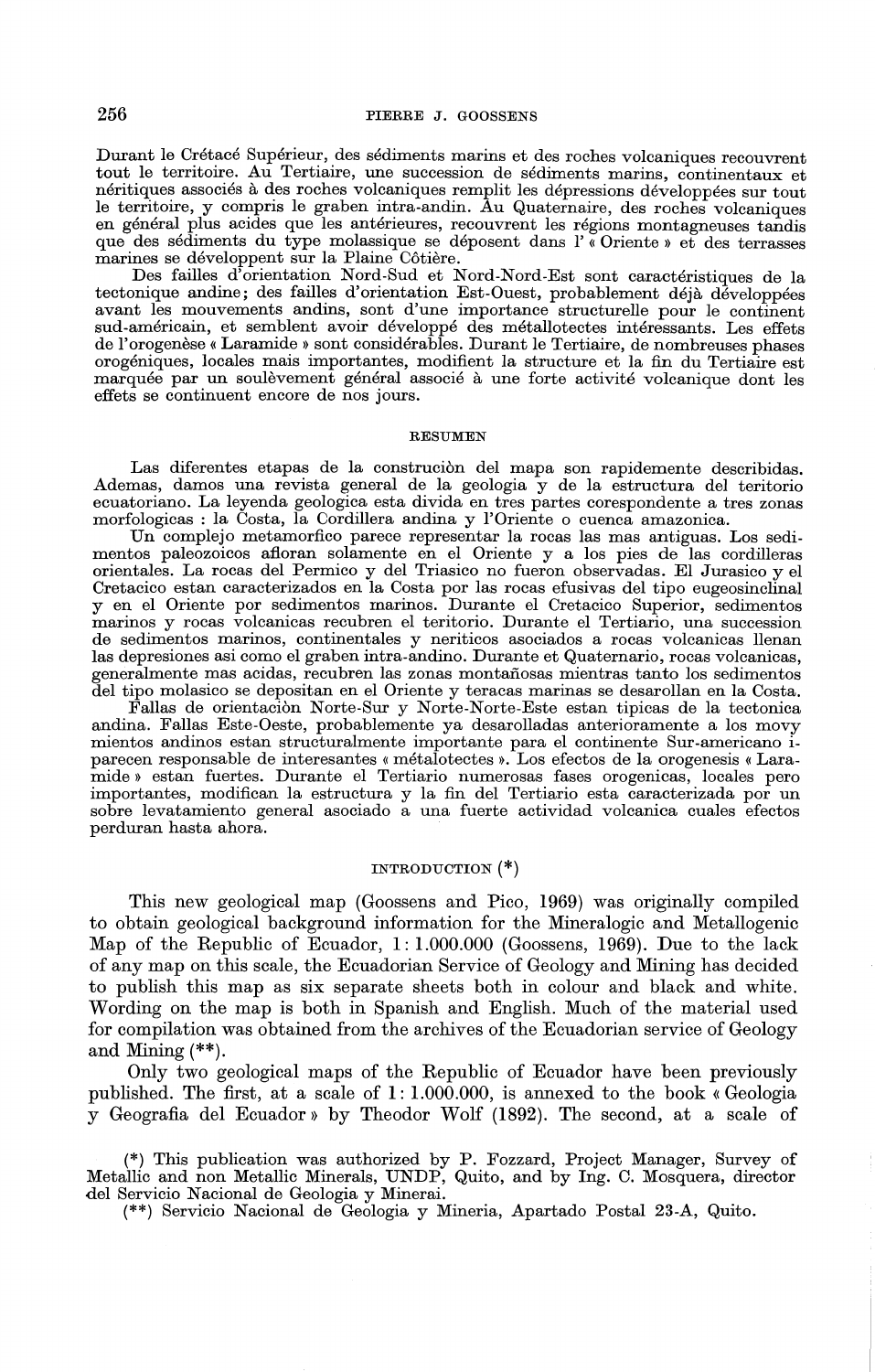$1:1.500.000$ , was compiled by Walter Sauer (1950). Since these very important works, which were based principally on foot and horseback traverses, many private companies (especially oil companies) have published partial geological studies. Lately, detailed stratigraphical work over sedimentary areas by the Institut Français du Pétrole, together with geological and exploration activities by the Survey of Metallic and Non-Metallic Minerals of the United Nations Development Programme (U.N.D.P.), have fundamentally added to the stratigraphical and structural knowledge of the Ecuadorian Republic. Hence the new map does present much recent information. The lack of precision and many errors which remain are due to the scarcity of regional geological information and accurate base maps. The main difficulty, however, is the confusion surrounding geological terminology. Various stratigraphical terms are used by private companies, and as yet no committee or



257

Fig. 1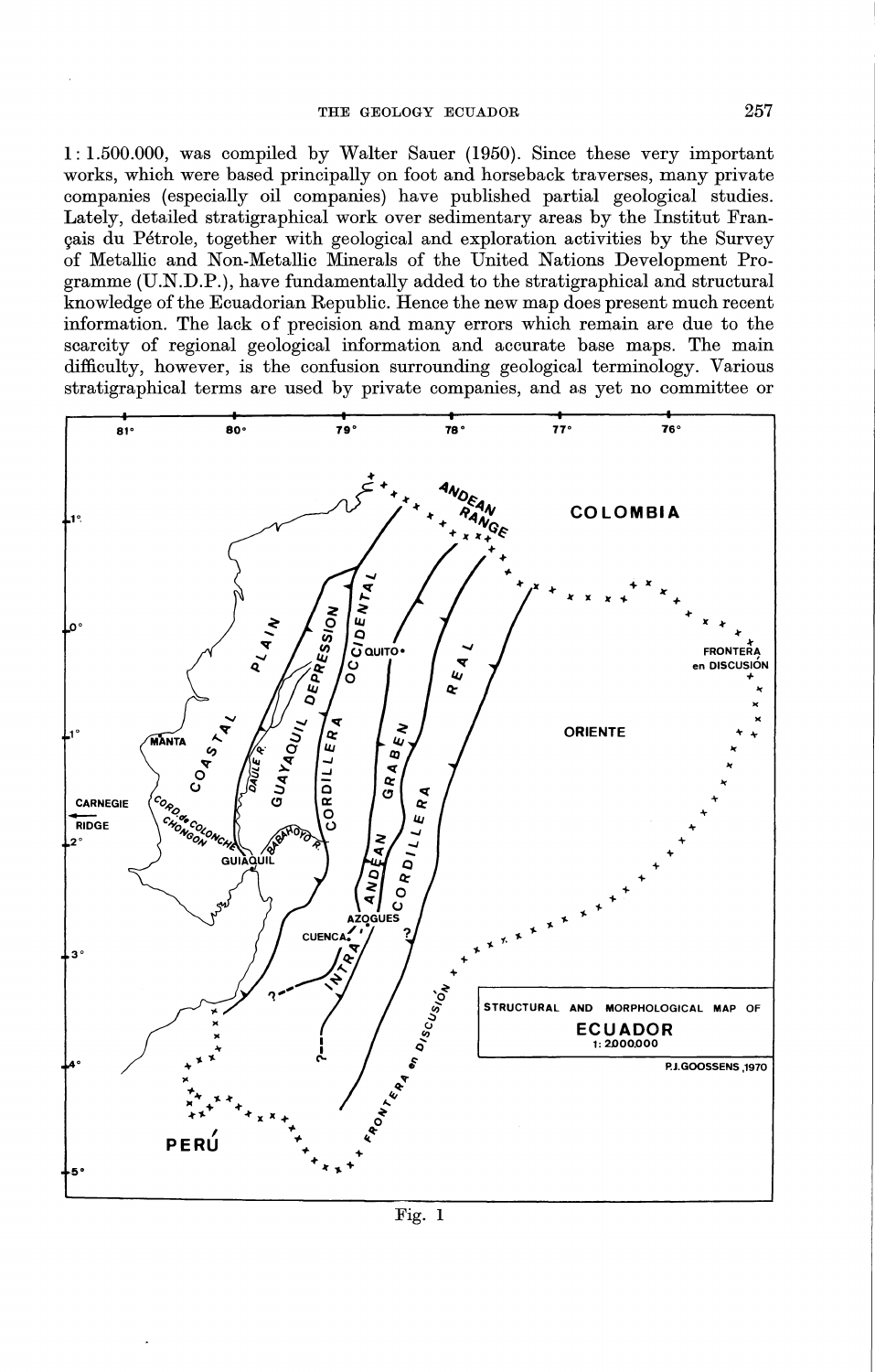institution has been formed to rationalise stratigraphic correlation and classify the introduction of new names and information. In spite of an attempt at correlation and taking into account the detailed work by Hoffstetter (1956) it was decided for the purpose of this map to separate the stratigraphy into three units, each unit corresponding to a distinctive geographical area i.e. the Coastal Plain, the Andean Range and the Oriente, or Amazon Basin. With a map scale of 1 : 500.000 it has been impossible to represent all the previously described formations. The stratigraphic units as differentiated may represent several formations. Where the word Formation has been used in the legend this does not always imply that it would meet the demands of recognized international classification. Generally the terminology used is based strictly on lithological field information. Many years of systematic mapping and investigation will be required before the stratigraphy of Ecuador can be more accurately classified. Some formations as now described and known may well be facies of a single formation.

## PHYSICAL FEATURES

Ecuador can be divided into three geographical units (Fig. 1) : the Coastal Plain to the west, where altitudes occasionally reach 1.000 m above sea-level, the « Oriente » or Amazon Basin to the east where altitudes range from 200 m to 1000 m westwards towards the foothills, and the central Andean Range where altitudes of more than 6000 m are reached, but with average altitudes of between 2000 m and 3000 m for the inhabited valleys. The Ecuadorian section of the Andean Range consists principally of two parallel cordilleras, the easterly« Cordillera Real » and the westerly « Cordillera Occidental ». This division is better marked in the south where a well-defined intra-Andean valley is developed. Because of limited information, the Galapagos Islands are represented by a 1: 1.000.000 insert.

#### GENERAL GEOLOGY

The oldest rocks observed are metamorphics, which, particularly in the south of the country, form two parallel belts to the west and east along the Andean foothills. There is almost certainly continuity between these belts in the root zone of the Andes. Various metamorphic grades are represented, ranging from garnetbiotite gneisses to low-grade andalusite-bearing phyllites. However, due to lack of geological information no sub-divisions have yet been made. Future regional and detailed work may allow differentiation of these metamorphics into distinctive orogenic-age belts. Both Precambrian and Palaeozoic rocks may be represented. The oldest sedimentary rocks known are of Palaeozoic age. They outcrop in the « Oriente » along the eastern cordillera and foothills regions where they are of marine facies. Permian and Triassic rocks have never been recognized. The Jurassic sediments, of marine calcareous facies, are well developed in the « Oriente » where they exhibit an unconformable and partly tectonic contact with the metamorphics. During the Jurassic, the Coastal Plain area was covered by thick accumulations of basic volcanic material which certainly extends eastwards and forms an integral part of the base to the western cordillera (Cordillera Occidental). The exact age of these volcanics, which are typical products of eugeosynclinal submarine effusions, is not known but they appear to be continuing until pre-Upper Cretaceous times. The Upper Cretaceous rocks are well developed over the entire country. Over the present Coastal Plain area the rocks of this age are pyroclastics intercalated in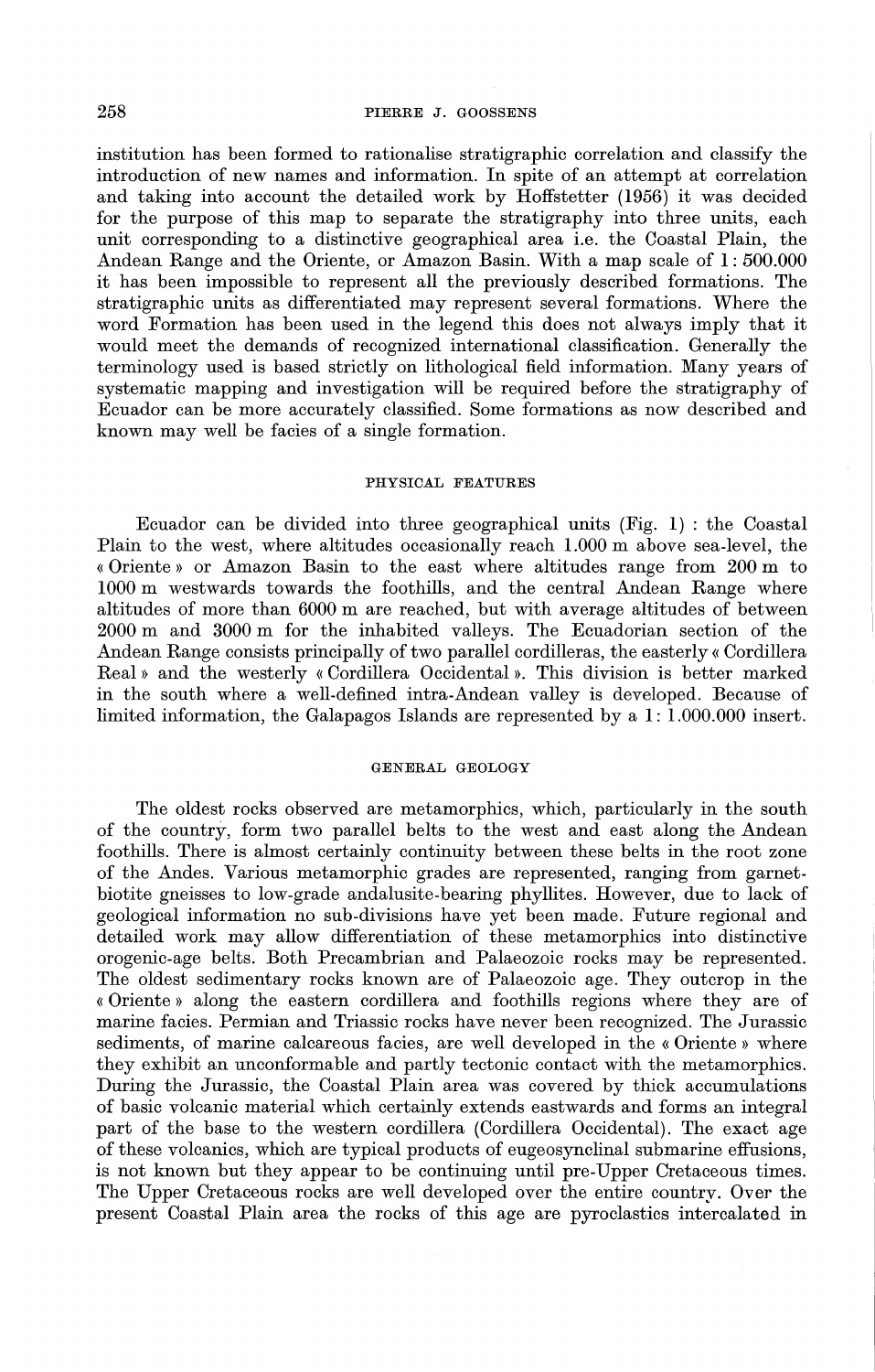a sequence of Maestrichtian marine sediments, in the Andean Range they are calcareous marine sediments, and in the « Oriente » region they are calcareous marine sediments at the base becoming gradually more detrital upwards until during the Palaeocene true continental deposits developed.

Exact demarcation between the Cretaceous and Tertiary is sometimes difficult and is either due to transitional phases, hiatuses, or fault contacts. Tectonic events were certainly important at this time and correspond to the Laramide Orogeny. Associated igneous activity is expressed by both andesitic volcanics and intrusives. The intrusives, of dioritic to granodioritic composition, are generally situated along both western and eastern foothill zones of the Andean cordilleras where they are controlled by north-south orientated structures. Granite appears to be extremely rare, but syenitic intrusions are described from the eastern foothills of the Cordillera Real in the north of the country. From deep drilling, Syenite has also been observed to underlie the Jurassic and Cretaceous sediments in the« Oriente » basin. Perhaps these syenites can be related to the Guyana Shield? It would appear from existing evidence that, at least in Ecuador, igneous activity associated with the Andean orogenies were characterized by a potash deficiency. The andesitic intrusives are rather complex and only detailed work will allow differentiation between older and younger andesites of similar genesis.

The Tertiary System is very well developed in Ecuador. Extremely thick sedimentary piles occupy the Coastal Plain area and fill the intra-Andean graben and the « Oriente » basin. Mixed and intercalated marine and continental sediments together with volcanic material typify the majority of Tertiary formations. Although the stratigraphy is somewhat complex, the principal common factor is that nearly all the detrital sediments were derived from the developing Andean moutain ranges(\*).

The last phase of the Andean tectonic movements occurred in the late Tertiary, and is responsible for present Andean physiography. Intrusive and extrusive rocks related to this tectonic phase are quite important. Batholiths show a north-south alignment and are located near to the limits of the intra-Andean graben. The extrusives, which are often strongly pyroclastic in form, are characterized by an acidic to intermediate composition. Basaltic rocks appear to be extremely rare within the confines of the Andean Range, but information on this subject is still scarce. Related volcanic activity, which was initiated in the Pleistocene, is still continuing.

On the Coastal Plain the Quaternary is characterized by marine terraces near the coast. Inland, extensive black clay fluvial deposits give rise to fertile plains. In the « Oriente » many of the Tertiary and older sediments are obscured by thick Quaternary gravels of molassic character. Intra-montane piedmont and coarse pyroclastic deposits are typical in the Andean regions. These also the results of glacial and fluvio-glacial activity with their associated deposits are notable, particularly in the perched cordilleran valleys.

### GENERAL STRUCTURE

The basic geological structure of Ecuador is characterized by major northerly

(\*) In the Manta area to the N.W. of Guayaquil, boulders of tourmaline-bearing granite have been observed in the Lower Tertiary sediments (Hoffstetter, 1956, p. 126; Goossens, 1968). These well preserved boulders may have been derived from a now submerged East Pacific Ridge (Carnegie Ridge?).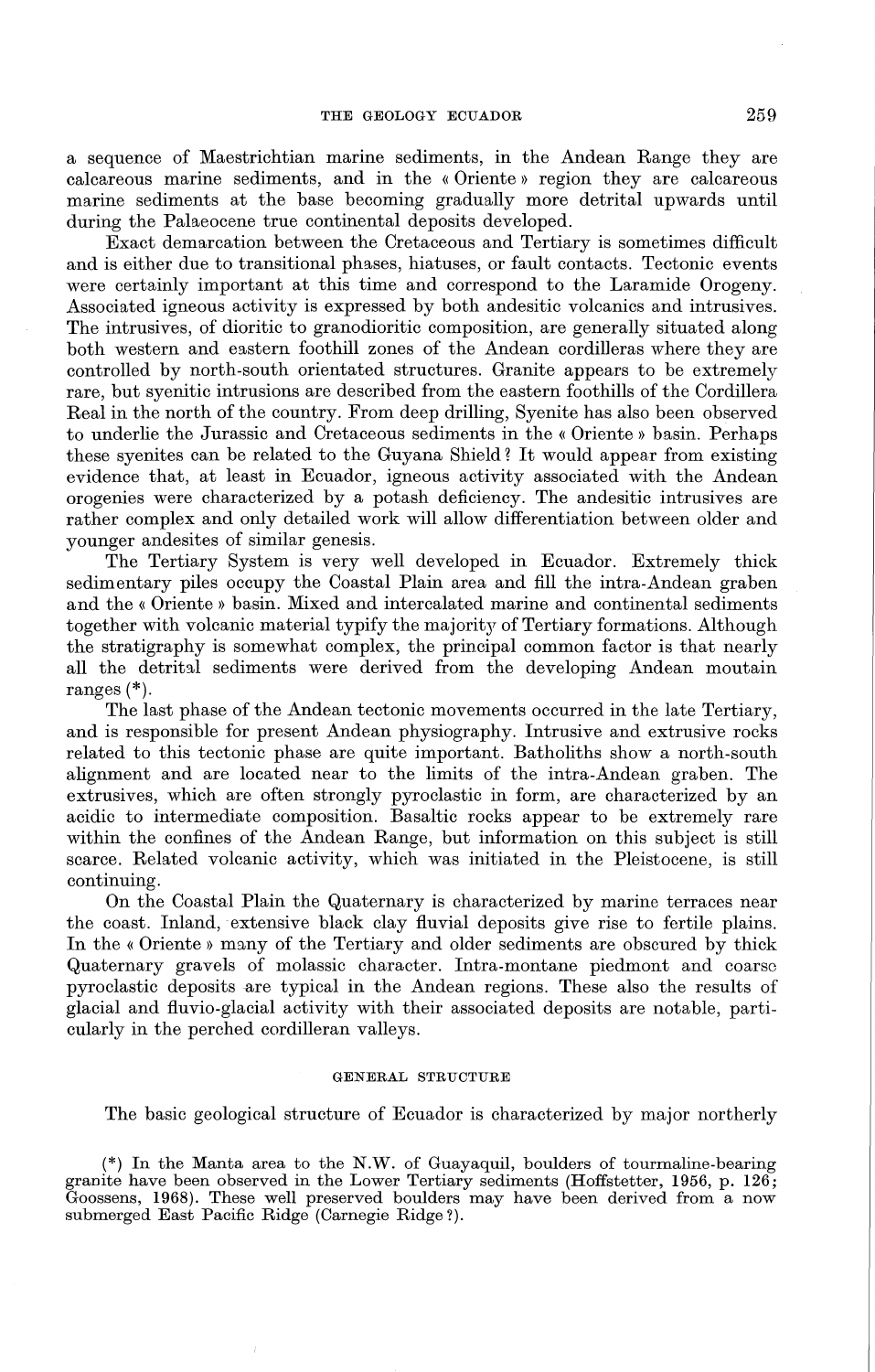# 260 PIERRE J GOOSSENS

Fig.  $2.$  - Phases in andean formation (in Ecuador).

- a. LATE PALEOZOIC. Tectonic phase  $(n + 1)$ : uplift of the actual Cordillera — the PREANDEAN RIDGE. Note : one or more tectonic phases or orogenies (n) occurred before late Paleozoic.
- b. JURASSIC TO MIDDLE CRETACEOUS. Note : the ANDEAN RIDGE disappears during the Mesozoic.
- C. UPPER CRETACEOUS. Tectonic phase (Laramide)  $(n + 2)$ .
- d. TERTIARY. Tectonic phase  $(n + 3)$  — Mio-Pliocene.
- e. LATE TERTIARY. Tectonic phase  $(n + 4)$  - Pleistocene to Recent.
- f. QUATERNARY TO RECENT.

### LEGEND

Pleistocene acidic pyroclastic cover, and rhyolitic to andesitic effusions.

Tertiary dioritic to syenitic intrusives, and acidic volcanic activity in the INTRA-ANDEAN GRABEN.



 $x \cdot x$  $\mathbf{L}$   $\mathbf{x}$ .  $\mathbf{L}$ 

Tertiary andesitic volcanics in the Cordilleras .

 $\begin{array}{cc} \mathbb{C}^1 & \mathbb{C}^1 \ & \mathbb{C}^1 & \mathbb{C}^1 \end{array}$ x A x 'II' Tertiary sediments with laramide intrusives (diorite to granodiorite) and andesitic effusions.

> Upper Cretaceous sandstone to limestone and basaltic volcanic activity.



«)<br>^ ⊞ L±:d

(پ<sub>ر</sub>) {*و}*<br>ר 1

Jurassic limestone.



Jurassic to Cretaceous ( ?) ophiolitic effusions.



Paleozoic sediments (not metamorphic).



 $Precambrain$  (?)  $-$  Paleozoic metamorphics, intruded by calcoalcaline granite to syenite (Guyana shield?).

Faults and relative movements.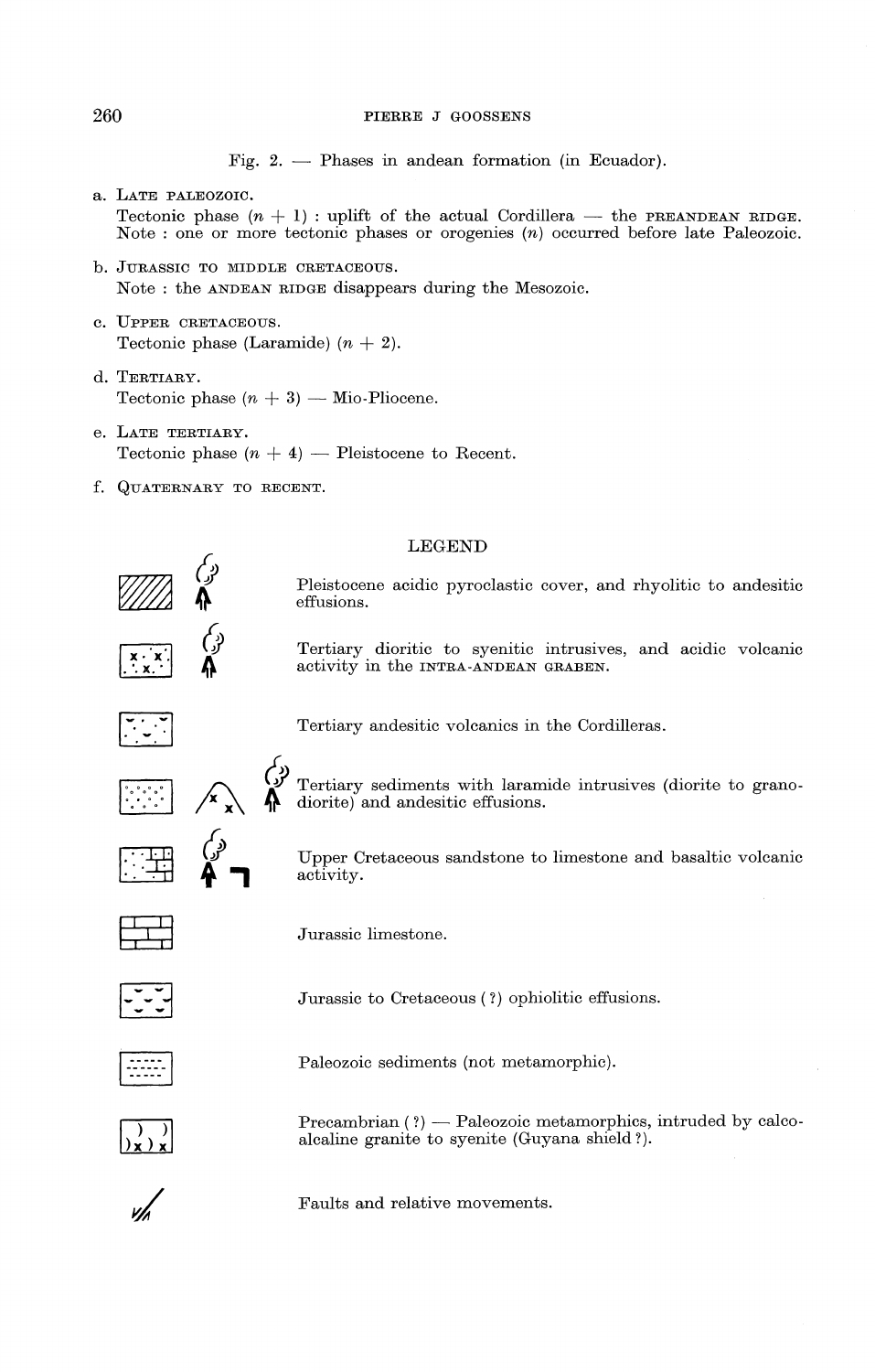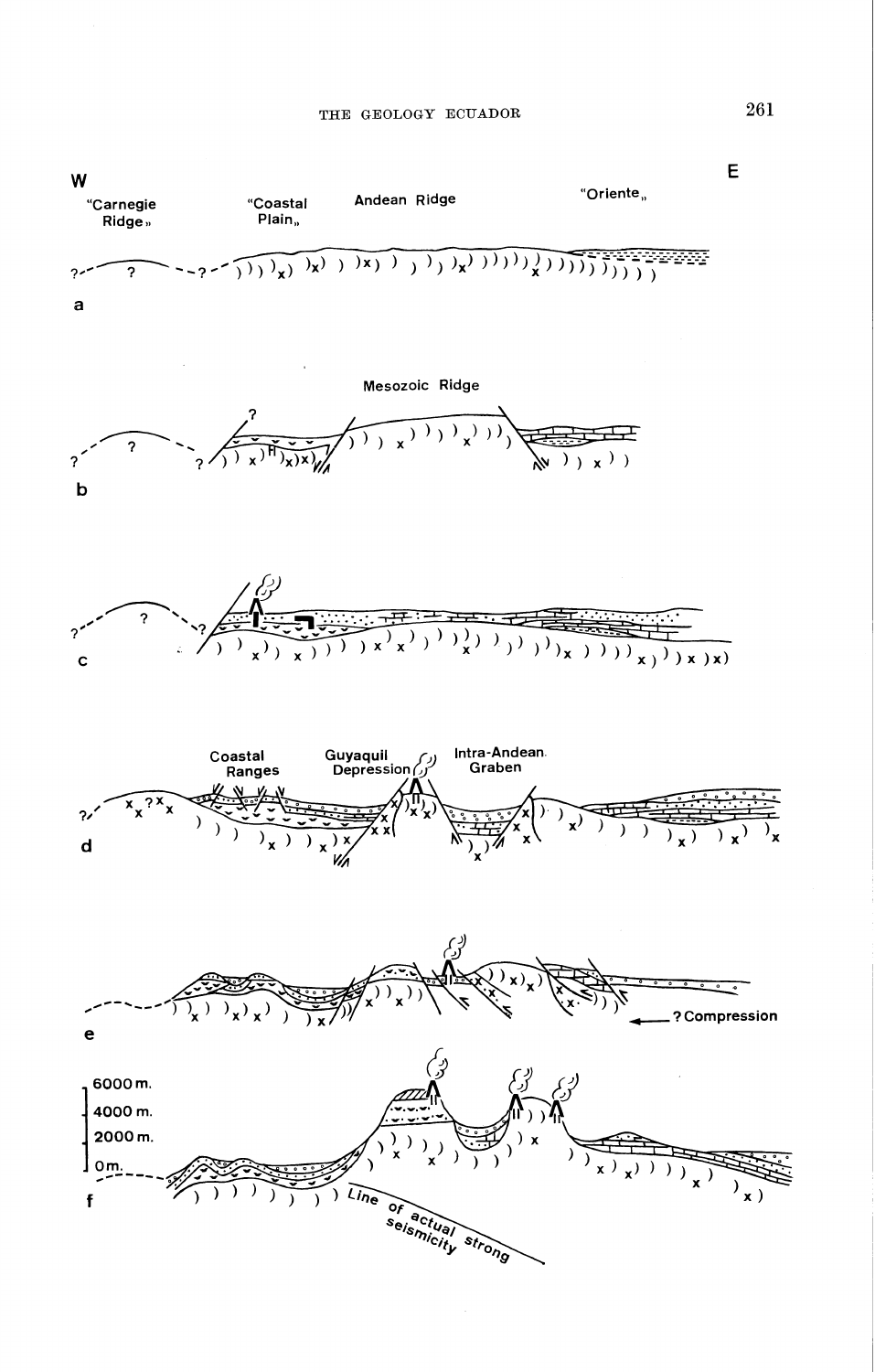and north-north-east striking normal faults of Tertiary to Recent age. Several reverse or low-angle thrust faults have been observed along the eastern slope of the eastern cordillera and also affect Tertiary sediments within the intra-Andean grabencontrolled sedimentary basins. There is another important series of faults with an east-west orientation. Although recent movement may have occurred along these structures they are thought to be of Upper Cretaceous age or even older. They are sometimes associated with olivine-basalts which otherwise are not common. Although these east-west structures generally lack prominence because of later structural and volcanic activity, they are considered to form an extremely important part of pre-Andean and Andean tectonism. Their relation to metallogeny and economic mineral concentrations along the Andean belt is worthy of mention (Goossens, 1970 a and b).

### CONCLUSION $(*)$

The effect of Palaeozoic or even Precambrian orogenies is represented by the well-foliated metamorphics intruded by syenites and covered by late Palaeozoic sediments. These latter rocks have suffered partial and irregular metamorphism but to the east they generally remain unaltered. This complex is considered to represent the west and south-west extension of the Guyana and Brazilian Shields of which the Carnegie Ridge may represent the westernmost prolongation (Fig. 2 a).

Although no information exists for the Permian and Triassic periods, a pre-Jurassic orogeny  $(n + 1)$  or tectonic phase accounted for a temporary separation of the present Coastal Plain and Amazon Basin areas possibly by an incipient ridge along the line of the present Andean chain. Throughout the Jurassic and a large part of the Cretaceous, submarine, often spilitic, lavas were deposited to the west of this« Mesozoic Ridge», whilst marine sediments were being deposited to the east in the area of the present« Oriente » or Amazon Basin (Fig. 2 b).

It would appear that this incipient Andean ridge gradually disappeared by either progressive subsidence or erosion, as the Upper marine Cretaceous sediments apparently covered the entire country. In the Coastal Plain area these sediments are rich in volcanic material : an expression of the strong volcanic activity affecting the whole of this area throughout Jurassic and early Cretaceous times (Fig. 2 c).

The boundary between the Cretaceous and the Tertiary is marked by strong tectonic movements corresponding to the Laramide Orogeny  $(n + 2)$ . During this phase the entire country suffered uplift and the mountain chains were almost fully developed. In Ecuador, the two principal cordilleras («Occidental» or western and the «Real» or eastern) were formed, as was the central, intra-Andean graben. In the area of the Coastal Plain so-formed, a less important, coastal range was developed (represented by the still-prominent Cordilleras of Colonche and Chongon), whilst an incipient mountain range was developed in the « Oriente » region. In Colombia, to the north, this latter range is as important as the two principal Ecuadorian ranges, and is known locally as the Cordillera Oriental or Sierra Macarena (Gerth, 1955). A large graben, now occupied by the Bahahoyo, Daule and Guayas river drainage systems, was developed between the Andean Cordillera Occidental and the coastal range (Guayaquil depression). The Laramide orogenic movements were accompanied by granodioritic-dioritic intrusions along the line of the principal

(\*) This section represents an attempt to review the historical geology of the Ecuadorian territory.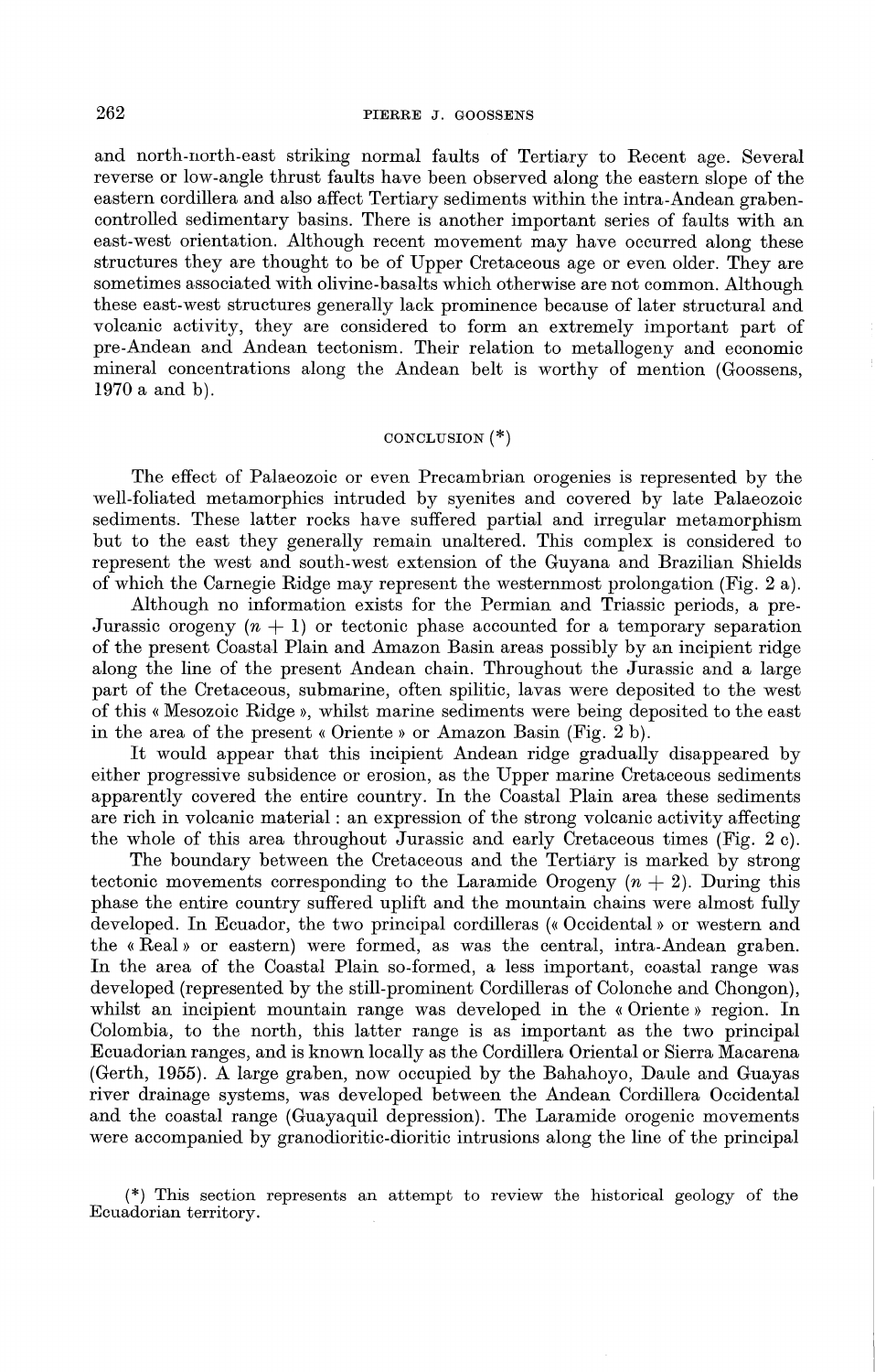north-south Andean faults. It is possible that this intrusive activity continued well into the Tertiary.

The Tertiary sea deposited marine shelf sediments intermixed with pyroclastic material over the graben area of the Coastal Plain, the summits of the coastal range mountains remaining as islands during this time. A similar process occurred east of the Andes in the Amazon Basin and foothills area. The intra-Andean graben were filled by pyroclastic and piedmont debris, and by lacustrine sediments in enclosed basin areas such as those of the Cuenca-Azogues region. Sediments of marine facies are rarely encountered in this area (Fig. 2 d).

An orogenic phase  $(n + 3)$  related to the Mio-Pliocene period principally affected the eastern part of the country and was characterized by the development of thrust-faults. This particular phase of tectonic activity was peculiar because of its tangential movements which were apparently caused by an emphasized east to west pressure (Fig. 2 e). These tangential movements were directly followed during the Pleistocene by an important phase of uplift  $(n + 4)$  which affected the entire Andean belt and was important in developing the present-day morphology. These movements  $(n + 4)$  were accompanied by intense seismicity and volcanic activity which virtually blanketed the cordilleras with intermediate to acidic material and gave rise to the prominent volcanic masses over the northern half of the country. This volcanic phase, although at present somewhat dormant, is still continuing (Fig. 2f).

### ACKNOWLEDGEMENTS

The author is very grateful to P. Fozzard and C. Mosquera for their encouragment to complete this study. He also thanks W. Pico very much for his help in completing the geological map. The advice of Prof. M. Denaeyer, the assistance of Prof. Alan Lees in translating the text in english, and the support of Prof. Ubaghs, General Secretary of the Societe geologique de Belgique, are greatly appreciated.

## BIBLIOGRAPHY

- GERTH, 1955. Der Geologische bau der Sudamerikanischen Kordillere. Gebriider Borntraeger, Berlin.
- GOOSSENS, P. J., 1968. Geologia y Metalogenia de la Costa ecuatoriana, entre Manta y Guayaquil, parte 1 - Geologia. *Boletin de estudias geologicas,* N° 1, Quito.
- GOOSSENS, P. J., 1969. Mineral Index and Metallogenic Map, Republic of Ecuador, 1: 1.000.000. Metallic and non-metallic Mineral Survey, U.N.D.P. (Quito}, edited by the Servicio Nacional de Geologia y Mineria.
- GOOSSENS, P. J., 1970a. The Metallogeny of Ecuador Explicative note for the Mineral Index and Metallogenic map. In preparation.
- GOOSSENS, P. J., 1970b. Importance des failles transverses en Équateur. In preparation.
- GOOSSENS, P. J. and Proo, W., 1969.  $\longrightarrow$  Geological map of the Republic of Ecuador,
- 1: 500.000. Metallic and non-metallic Mineral Survey, U.N.D.P. (Quito}, edited by the Servicio Nacional de Geologia y Mineria.
- HOFFSTETTER, R., 1956. Lexique Stratigraphique International, volume V. Amérique Latine, Fascicule 5 a Ecuador.
- SAUER, W., 1950. Mapa Geologico del Ecuador, 1: 500.000. Ed. Univ. Centr. y Minist. Econom., Impr. Instituto Artistico Orell-Fuessli, Zurich.
- SAUER, W., 1965. Geologia del Ecuador, Quito, Ecuador.
- WOLF, T., 1892. Geologia y Geografia del Ecuador, Leipzig.